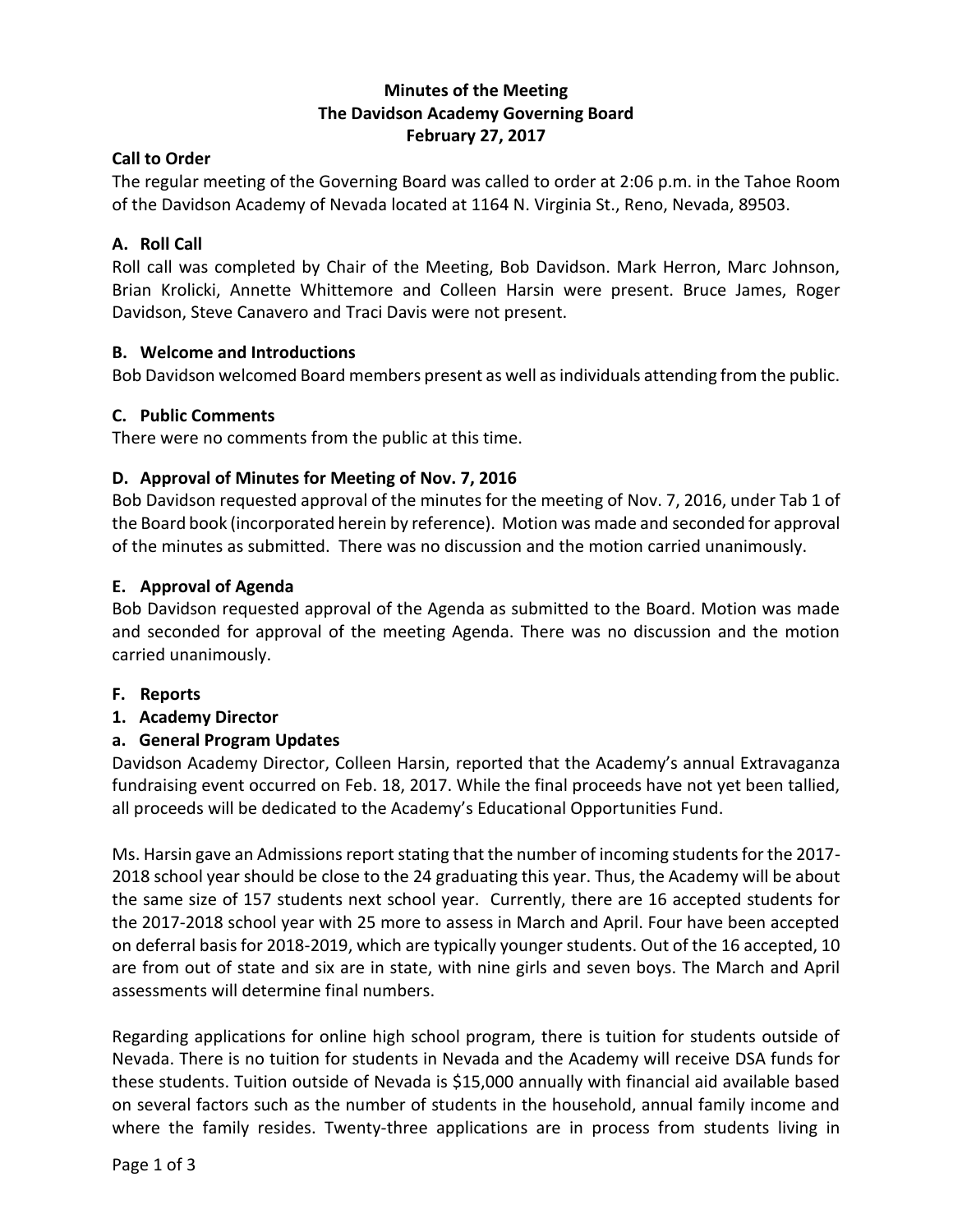Nevada, California, Minnesota, Texas, Montana, Arizona, Washington, Pennsylvania, Virginia, North Carolina, Connecticut, New Jersey, Illinois and New Mexico. About half of these applicants attend a public or public charter school, one-third are homeschooled, and others marked private school or have not yet completed the schooling section of the application. This data is consistent with students coming to the Reno school and the eligibility criteria are the same.

The midway report for the Academy's accreditation with AdvancED is due the first of May and will be included in the Board book for the May Governing Board meeting. This accreditation report will include online high school information. A substantive change form was submitted to AdvancED, which allows Academy online courses to be accredited just as those at the Reno campus. The online option will be formally evaluated by AdvancED during the next accreditation visit scheduled for the spring of 2019. By then, the full course load for the online high school will be in use. For 2017-2018, the course offerings will be limited to the first few years of high school. By 2018-2019, the full range of high school courses will be available along with some electives.

Hiring is underway for the online option. The Academy's budget will change significantly due to the addition of this program, which will be added to the budget for the coming year. Academy staff has conferred with appropriate state officials so that expectations and documentation requirements for DSA use with both the Academy's Reno and online options are clear.

Ms. Harsin referred Board Members to Tab 2 of the Board book (incorporated herein by reference) for a copy of the school's weekly *Dispatch* from Jan. 19, 2017, the first week back to school after winter break. In this *Dispatch*, three new hires are listed. Two full-time positions were vacated in fall semester and these three new teachers were hired to teach at the Reno school and possibly the online high school.

Ms. Harsin directed Board Members to the Tab 3 of the Board book (incorporated herein by reference) with copies of Regeneron Science Talent Search (STS) certificates, one for an Academy Scholar, student Dhruv Rohatgi, and an Academy Teacher of Merit, Brett Guisti. The Academy will receive a \$2,000 stipend from STS to support science and science-based projects at the school. The Academy's Science Bowl team recently won the state competition for the second year in a row and earned a paid trip to the national competition in Washington, D.C. The Academy will receive \$5,000 for their state championship win. Academy student, Pranit Nanda, won the Prudential Spirit of Community Award and an invitation to an awards banquet in Washington, D.C. for his volunteer work in our community.

Congratulations to the following student musicians who performed at the Northern Nevada State Festival this past weekend: Christoph Kemmelmeier, Rinik Kumar, Yatin Chandar, Sarah MacHarg, Derek Chien and Oliver Leitner. These Academy students will perform in the All State High School Band April 2017 in Reno, Nevada: Melissa Bak, Emhyr Subramanian and Alex Peng.

Under Tab 4, Ms. Harsin referred to the list of National Merit Scholarship finalists (incorporated herein by reference). All of the 19 Academy semi-finalists were named as finalists. Of the 24 students graduating from the Academy this year, 19 are National Merit finalists. The U.S. Presidential Scholars list was also provided under Tab 4 listing 11 Academy students who can